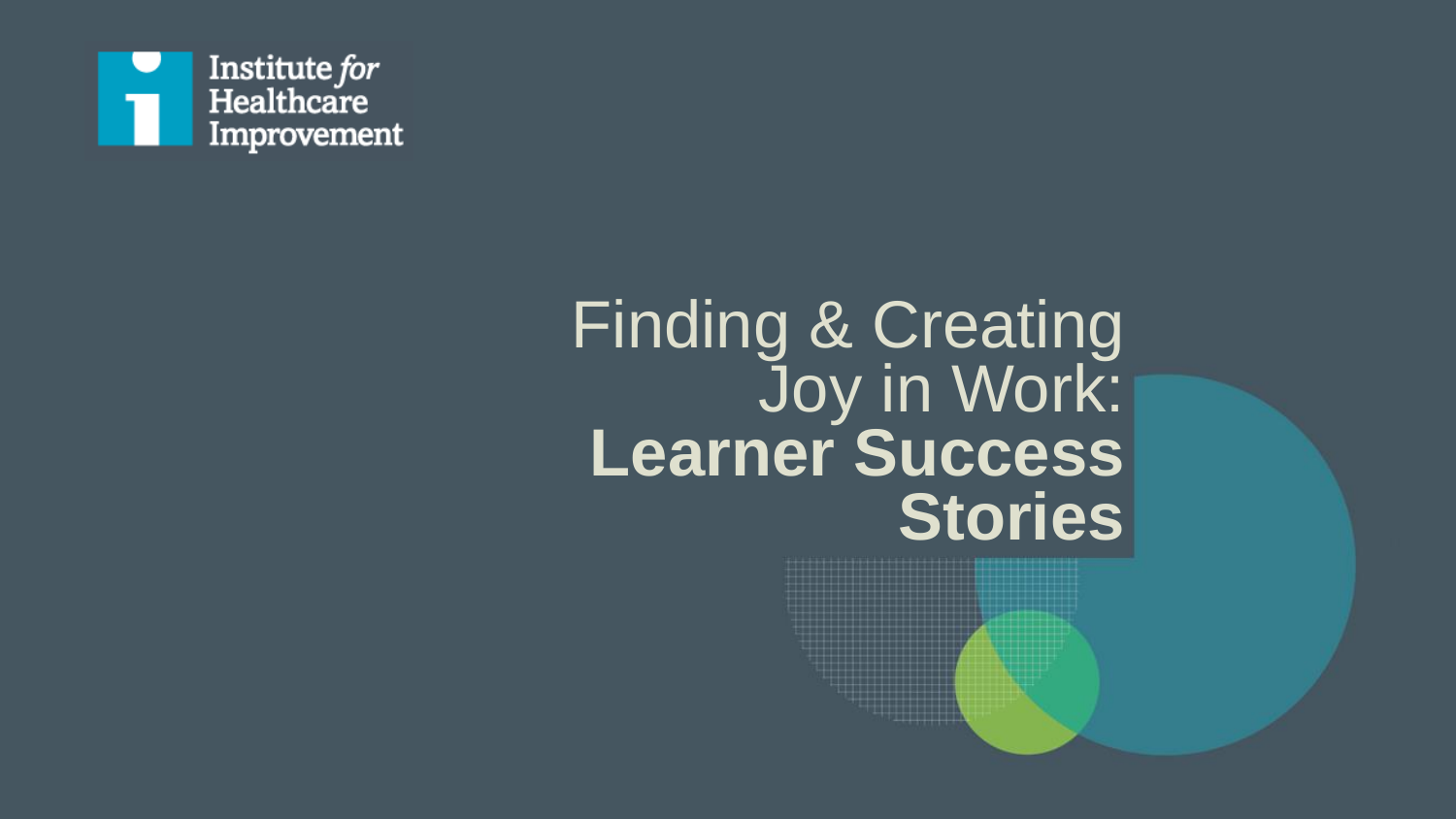# Reading a Unit Motto Every Day

**Learner:** Diane Lopez, Clinical Nursing Director **Organization:** Cardiac Intensive Care Unit, Michigan Medicine, Ann Arbor, Michigan, United States

### **Joy in Work project:**

Improve performance on key employee engagement metric: "I would recommend my work unit as a good place to work."

#### **What we accomplished:**

Diane's team created a unit motto that they read together every morning and introduced lunches with rotating topics to bring colleagues together to exchange ideas.

These tests of change have improved Diane's team's internal communication and collaboration. As an example, staff are more willing to recommend and implement new ideas (e.g. post-code debriefs) within their daily work.

**Advice for Others:** "This is a multidisciplinary journey, and everyone owns a piece. It should be collaborative."

### Unit motto

We are here to:

- Help, heal, and protect people
- Be the best at what we do
- Support each other with positive attitudes
- Learn and grow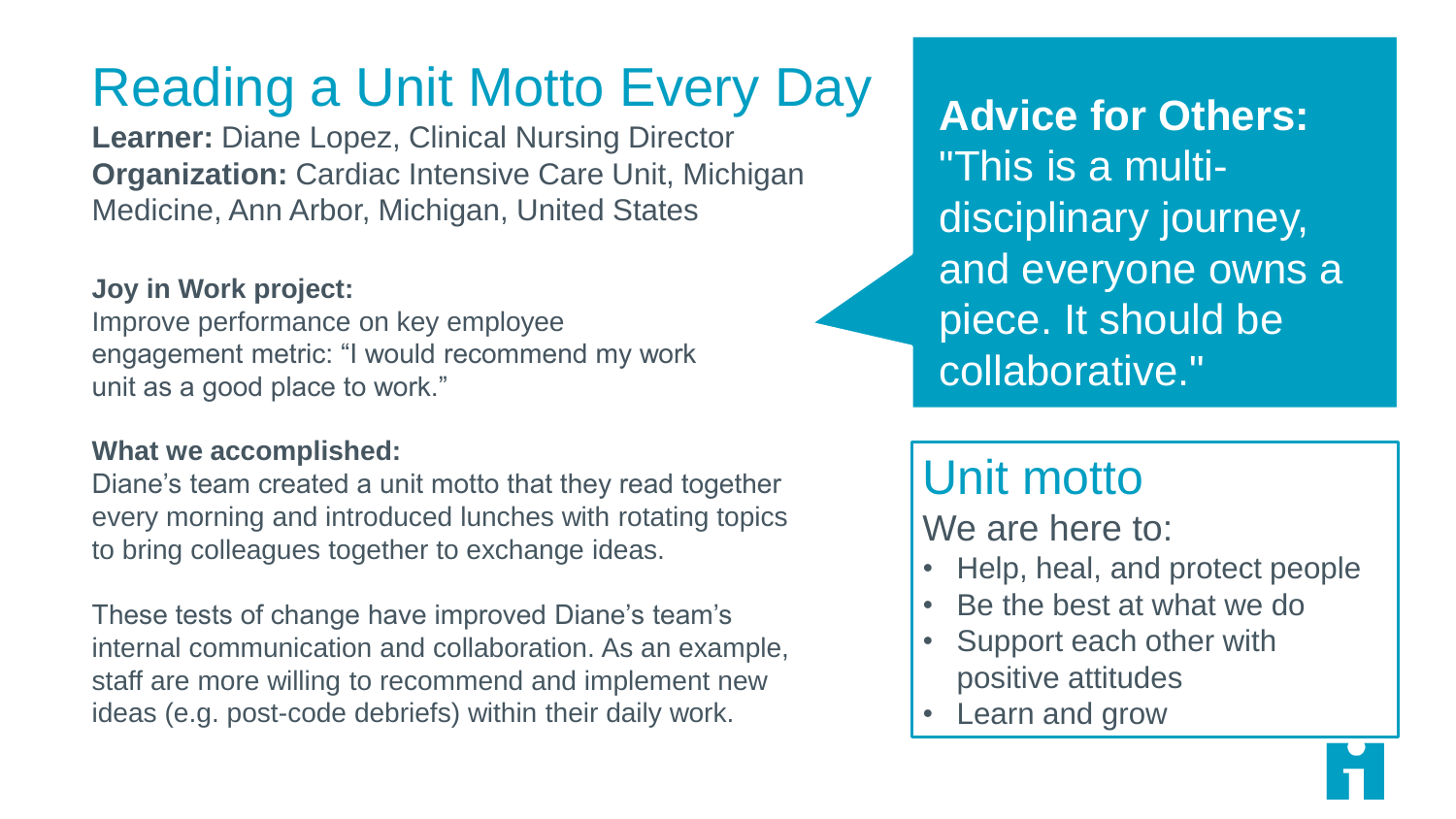# Measuring What Matters to Staff

**Learner:** Eve Escalante, Manager of Social Work Services **Organization:** Rush University Medical Center, Chicago, Illinois, United States

### **Joy in Work project:**

Eve's team initially encouraged both clinical and administrative staff and supervisors to have "What matters to you?" conversations.

Since then, they have expanded the project by identifying new opportunities to improve staff engagement.

#### **What we accomplished:**

Eve's team tracks the frequency of "What matters to you?" conversations and measures internal employee engagement through surveys.

**Advice for Others:**

1. Allow goals to transform over time.

2. For leaders, take personal accountability for your own joy and wellness to serve as an example.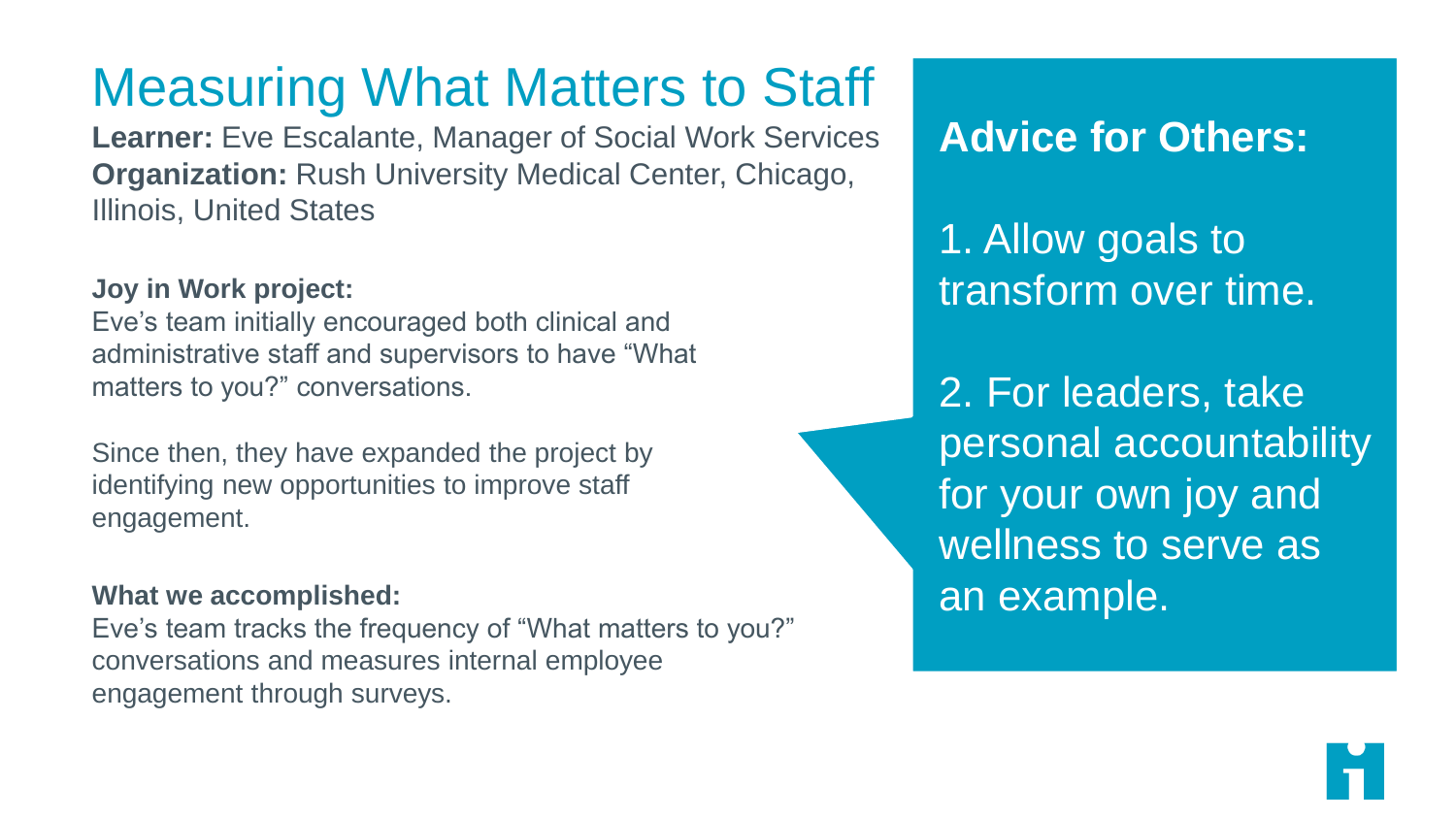## Solving Problems in the Emergency Department

**Learner:** Manuela Veiga Dias **Organization:** Hospital Municipal Dr. Clementino Moura, Socorrão II, São Luís, Brazil

#### **Joy in Work project:**

Increase the percent of emergency department employees who highly recommend the organization in the Employee Net Promoter Score (eNPS) from 56% to 71% by April 2020.

#### **What we accomplished:**

Manuela's team improved all of its monthly process measures, including:

- The number of "conversation moments"
- Percent of huddles scheduled and performed
- Percent of process and structural problems solved

**Advice for Others:** "Share power and develop autonomy in your employees. The best possible work environment needs to be built *with* them and *for* them, so listen and consider everything that is said."